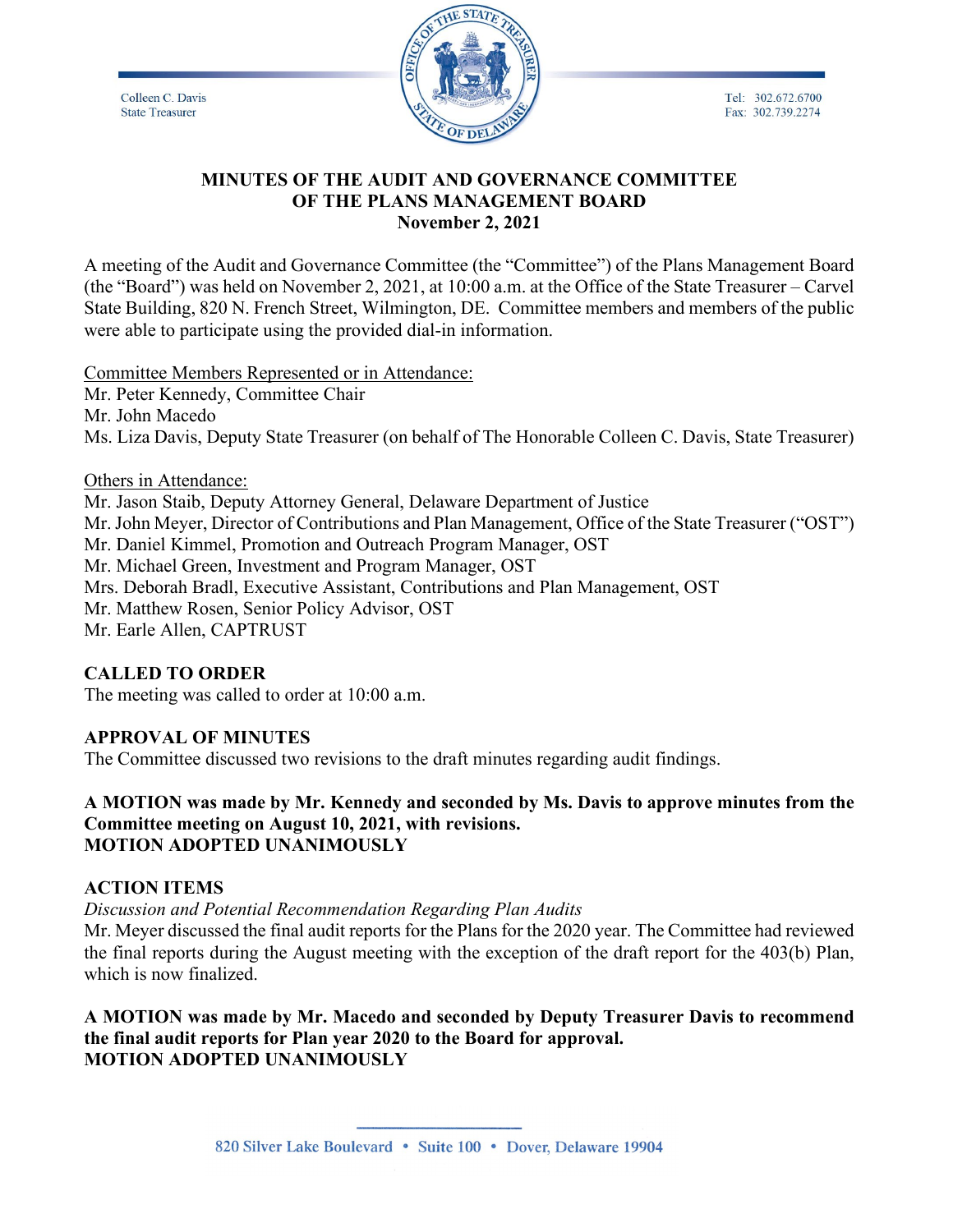### *Discussion and Potential Recommendation Regarding Audit Findings*

Mr. Meyer updated the Committee on the corrective action steps relating to the audit findings for Plan year 2020. The Committee discussed the material weakness item involving Security Benefits. Mr. Meyer informed the Committee of an email that was sent to Security Benefits in September reinforcing the need for complete records from the vendor. OST will review the matter with the new audit firm and will send another communication in 2022 in preparation for the 2021 plan year audits. The Committee discussed whether there were more options OST should consider for mitigating the Security Benefit material weakness and concluded that OST has already taken reasonable steps to encourage Security Benefit to improve the accuracy and completeness of its work. OST has little leverage because Security Benefit has no contractual obligation to OST and presently is not an OST vendor.

### *Update Regarding MOUs with the Office of the Auditor of Accounts (AOA)*

Mr. Meyer updated the Committee regarding the MOUs with AOA. He stated that the Board approved the Committee's recommendation to adhere to the agreed upon rate and reject the new rate for the upcoming audit. Mr. Meyer stated that the AOA issued an RFP and selected a new audit firm.

### *Discussion and Potential Recommendation Regarding Legislation Concerning Auditor Selection*

The Committee considered potential legislation to allow for input on taking responsibility for the selection of the auditor for the plans. There was a discussion about the need for additional information as to how other states select outside auditors.

# **A MOTION was made by Mr. Kennedy and seconded by Deputy Treasurer Davis that the Committee recommend to the Board the canvassing of best practices and the drafting of potential legislation.**

## **MOTION ADOPTED UNANIMOUSLY**

### *Update Regarding 529 Program Manager Agreements*

Mr. Meyer stated that the Board awarded a new contract to Fidelity in June 2021. He stated that OST intends to present draft contract documents to the Board in December 2021.

### *2022 Meeting Calendar*

Mr. Meyer presented the 2022 meeting calendar to the Committee.

### **PUBLIC COMMENT**

No member of the public was present for comment.

### **Executive Session**

No Executive Session was held.

### **NEXT MEETING**

The next meeting of the Committee is scheduled for February 8, 2022. The next meeting of the Board is scheduled for December 7, 2021.

#### **ADJOURNMENT Meeting was adjourned by Chair at 10:50 a.m.**